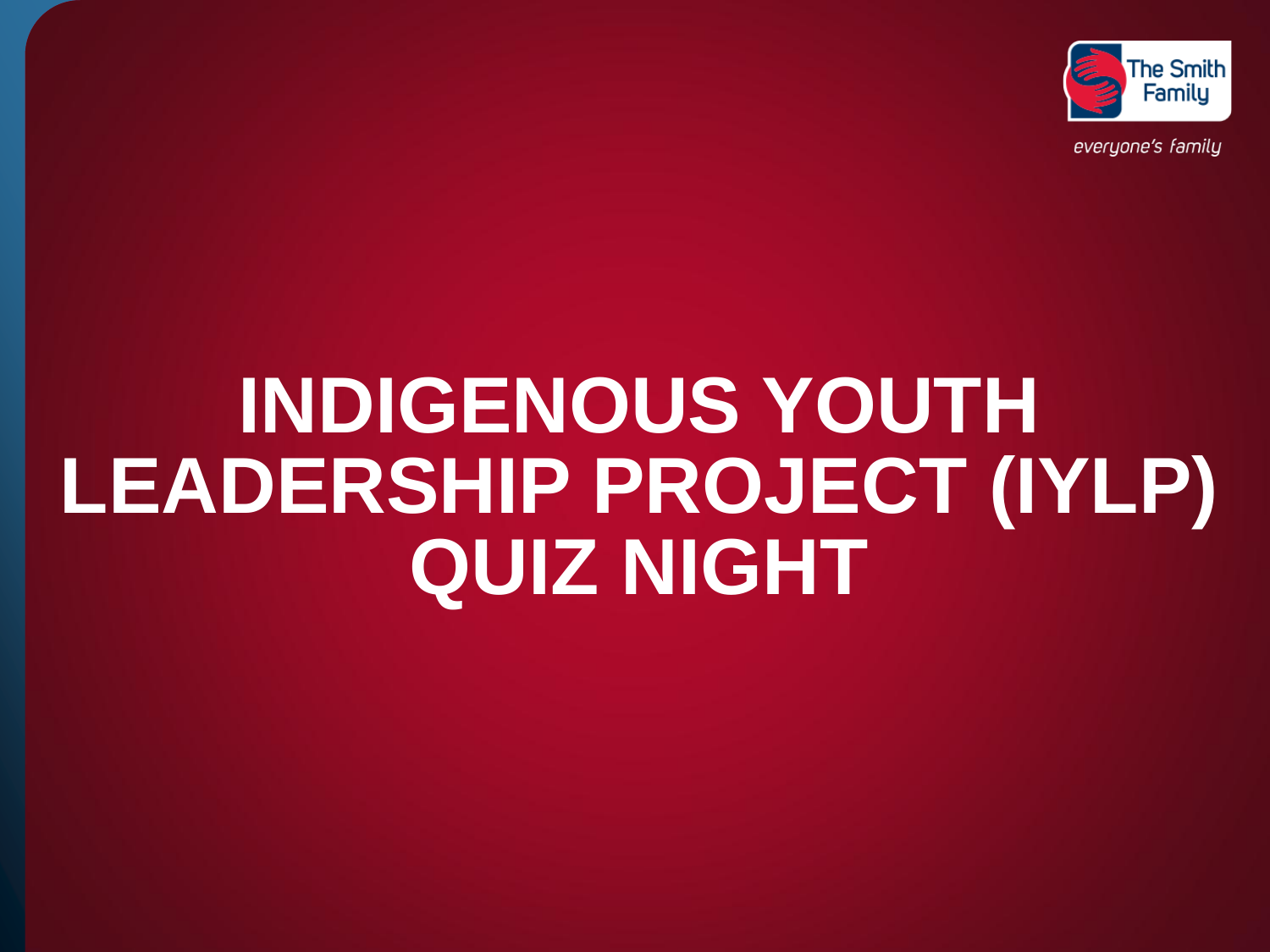

# **ROUND 1 GENERAL KNOWLEDGE**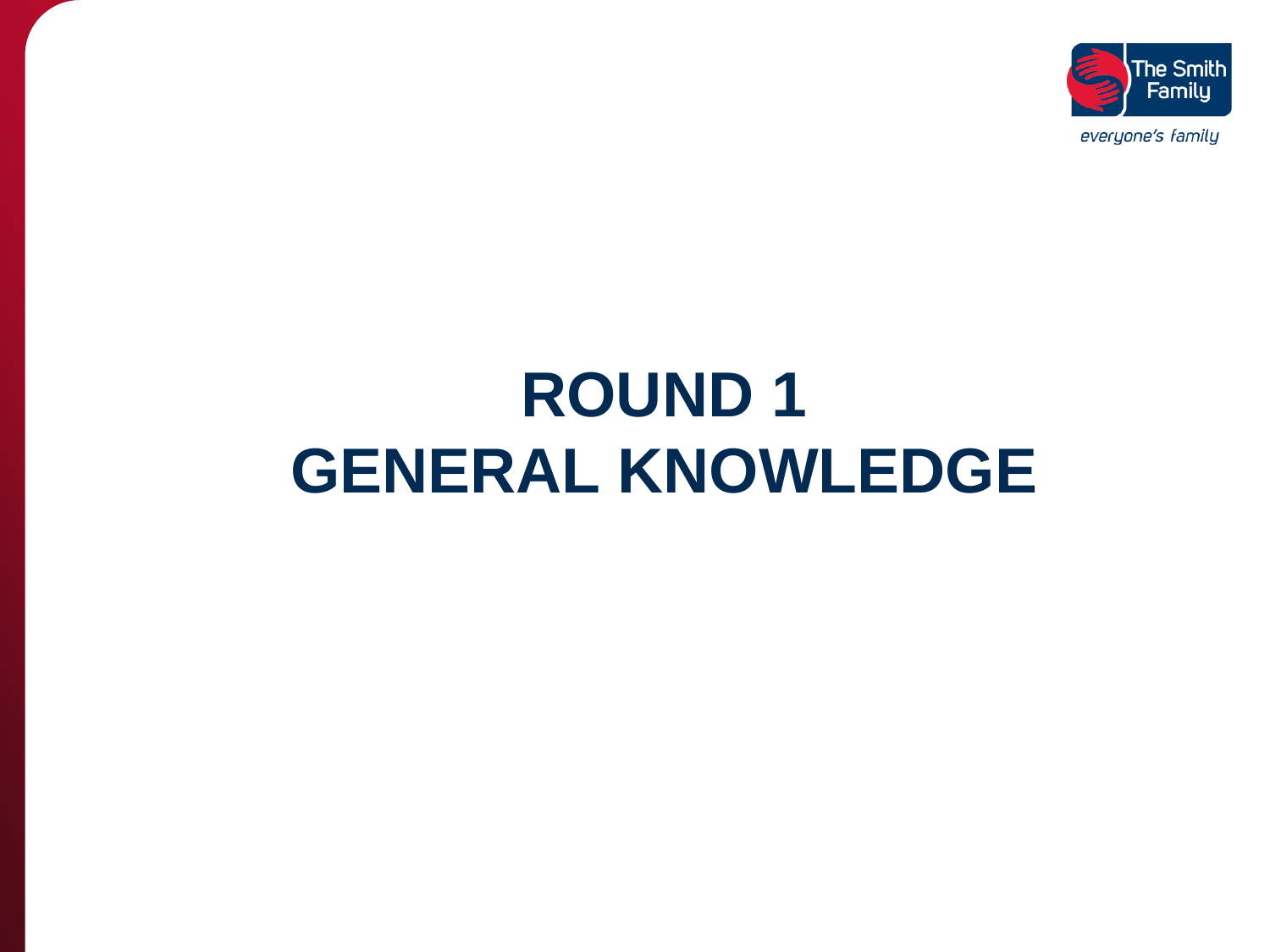

### **Who created the Aboriginal Flag?**

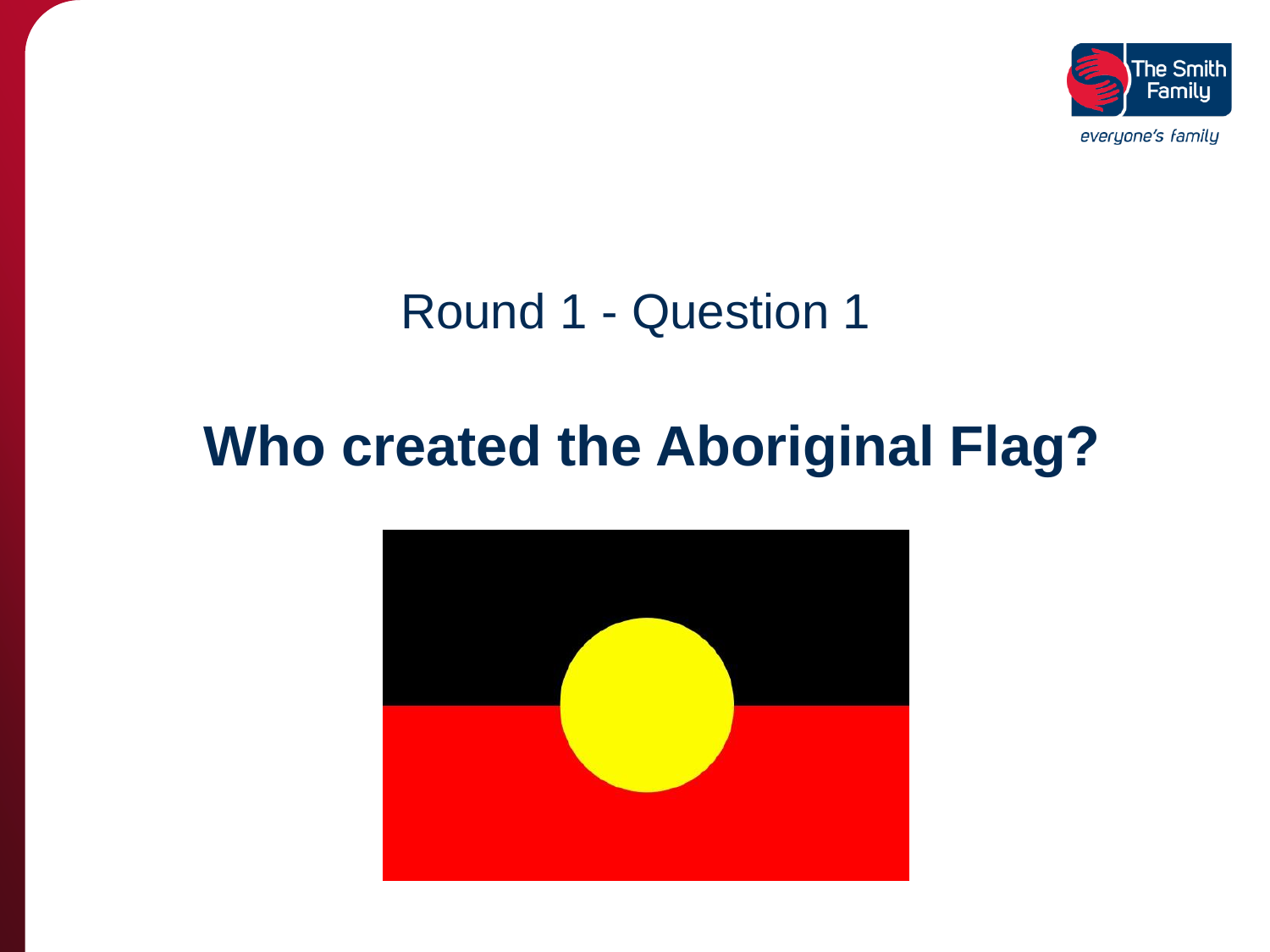

## **Who's face appears on the Australian \$50.00 (fifty) dollar note?**

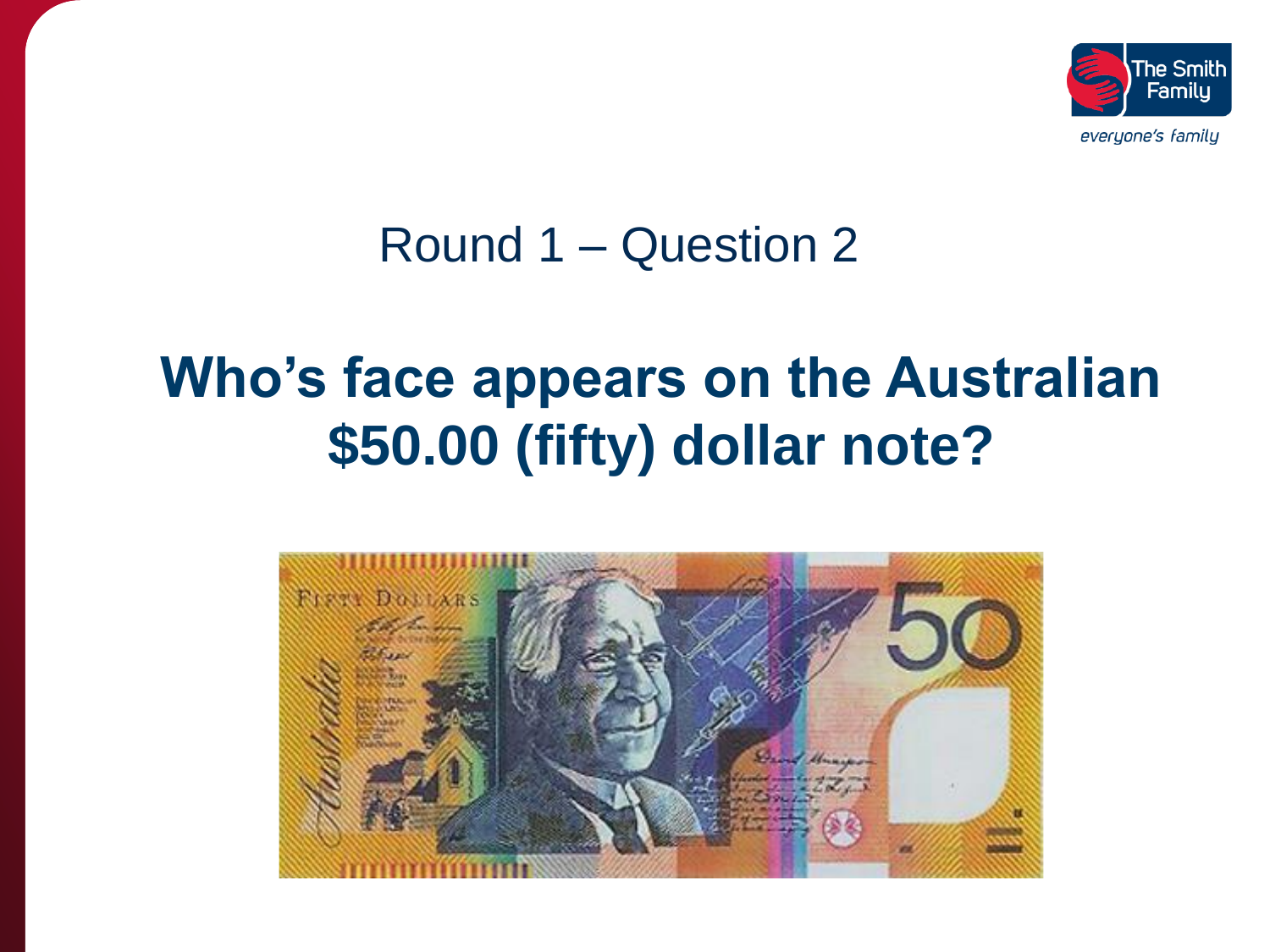

## **In what year was the Mabo decision handed down by the Supreme Court?**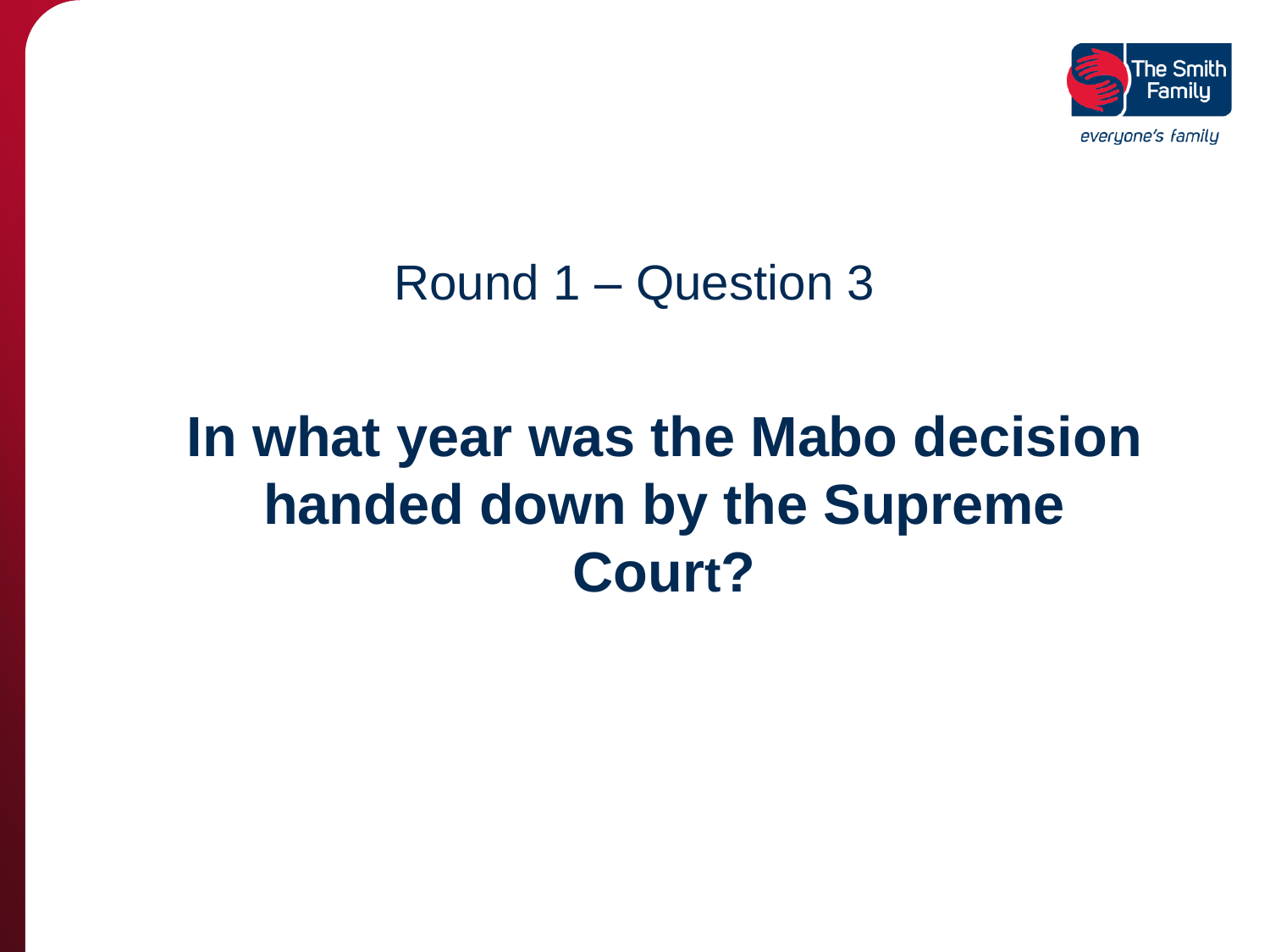

### **Who was the first Aboriginal Senator?**

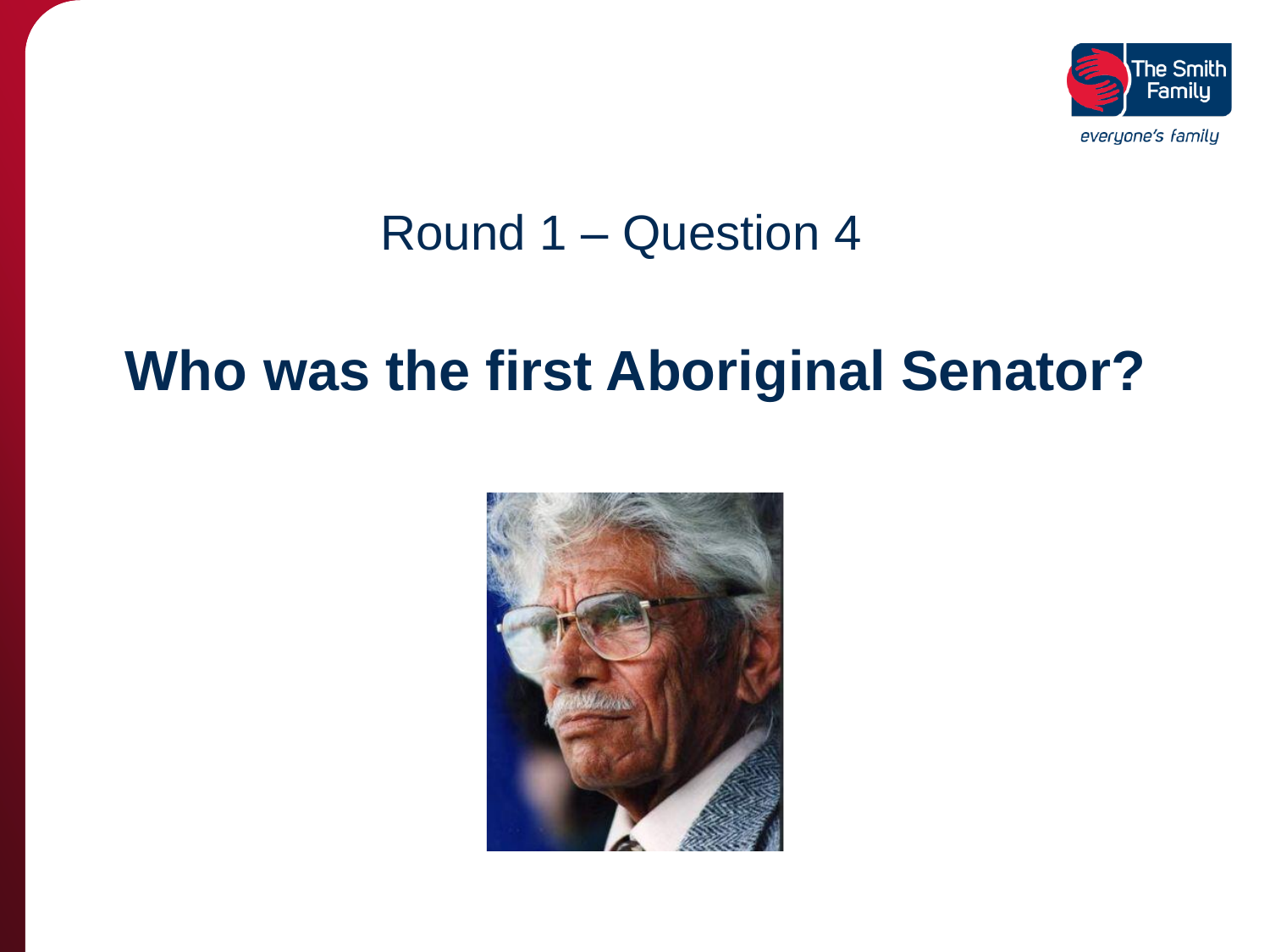

### Round 1 – Question 5

### **Who was the first Aboriginal Judge?**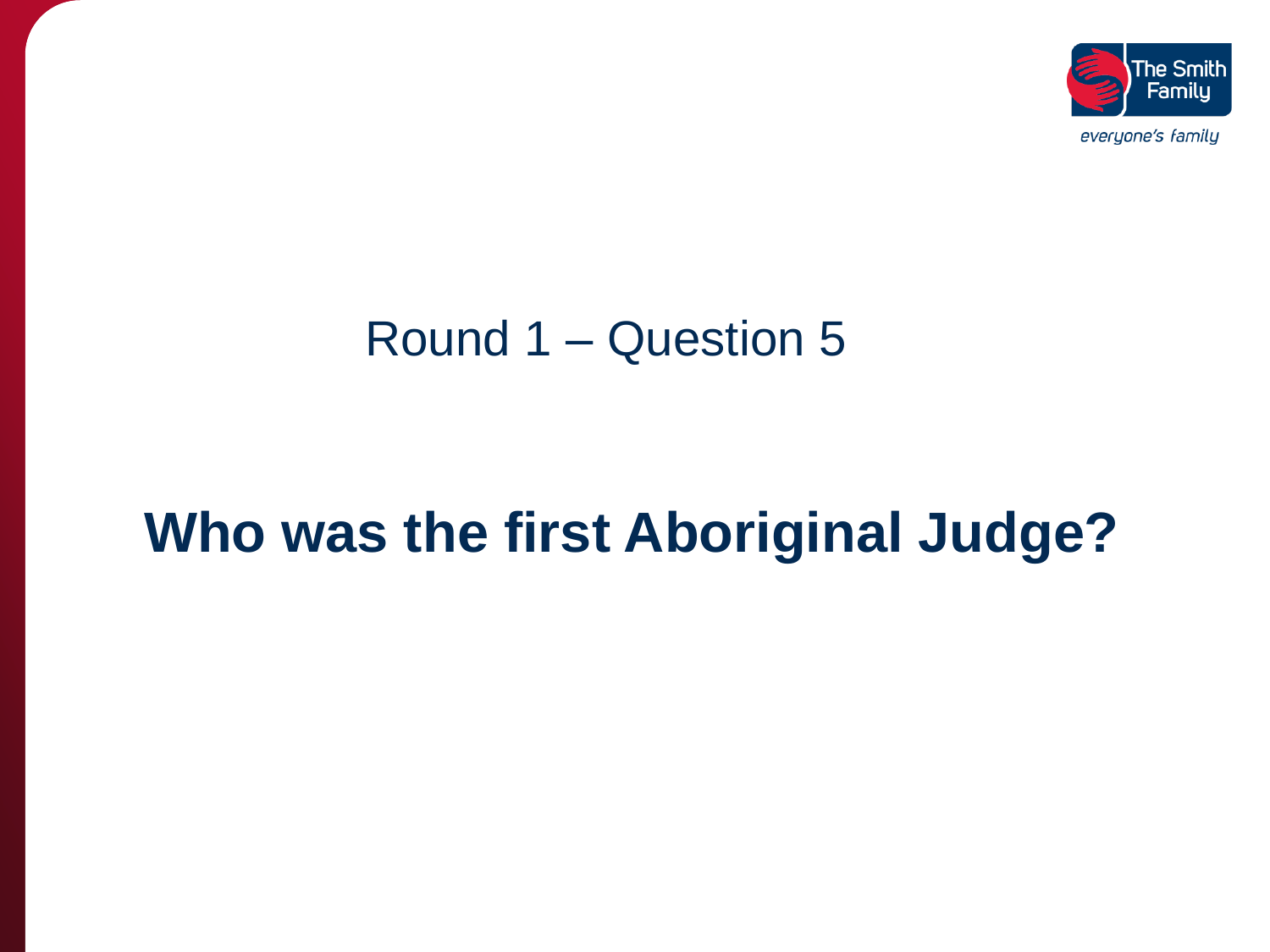

# **In what year were Aboriginal people given the right to Vote?**

### Round 1 – Question 6

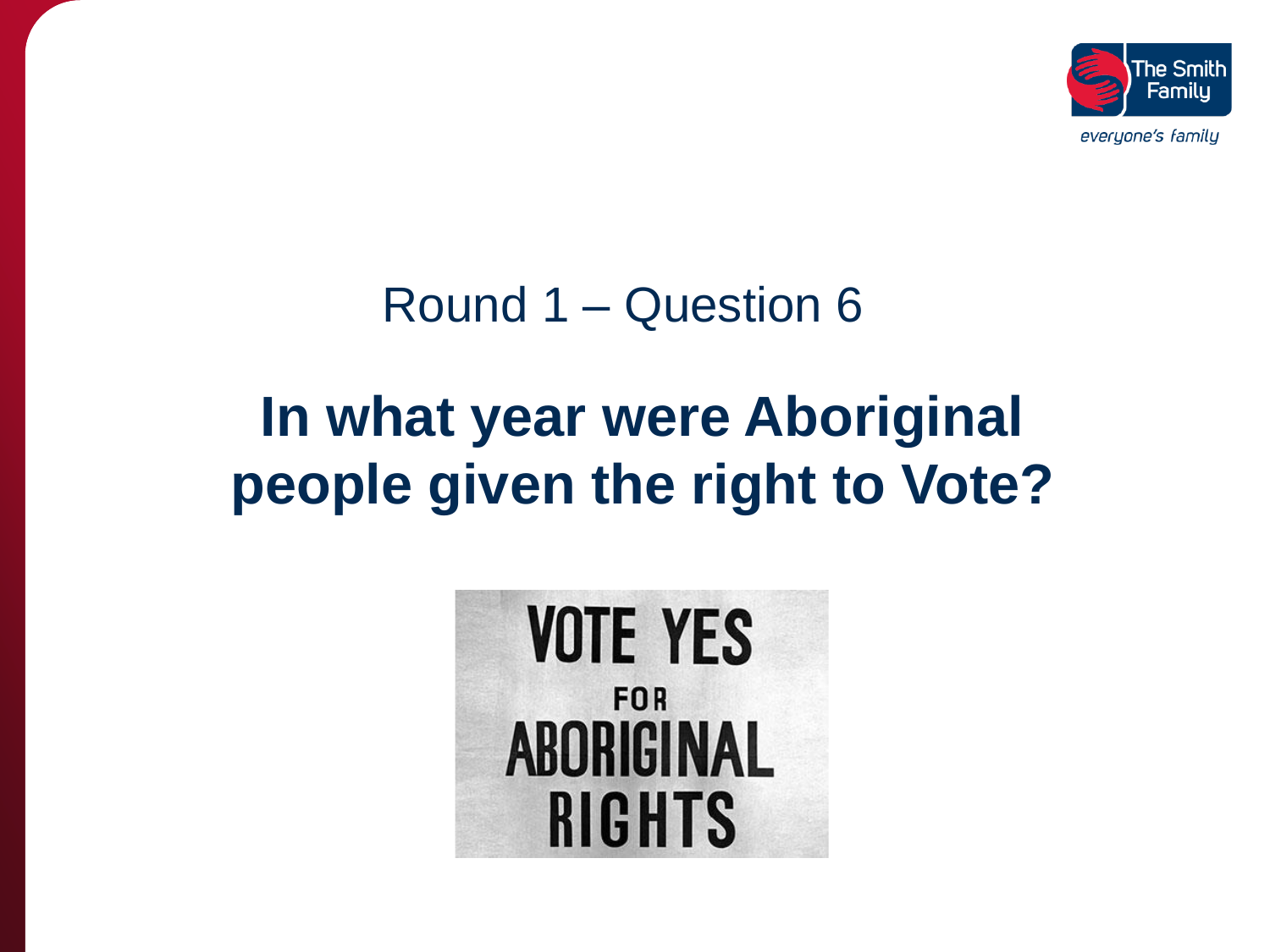

## **Who was the first Indigenous Governor of an Australian State or Territory?**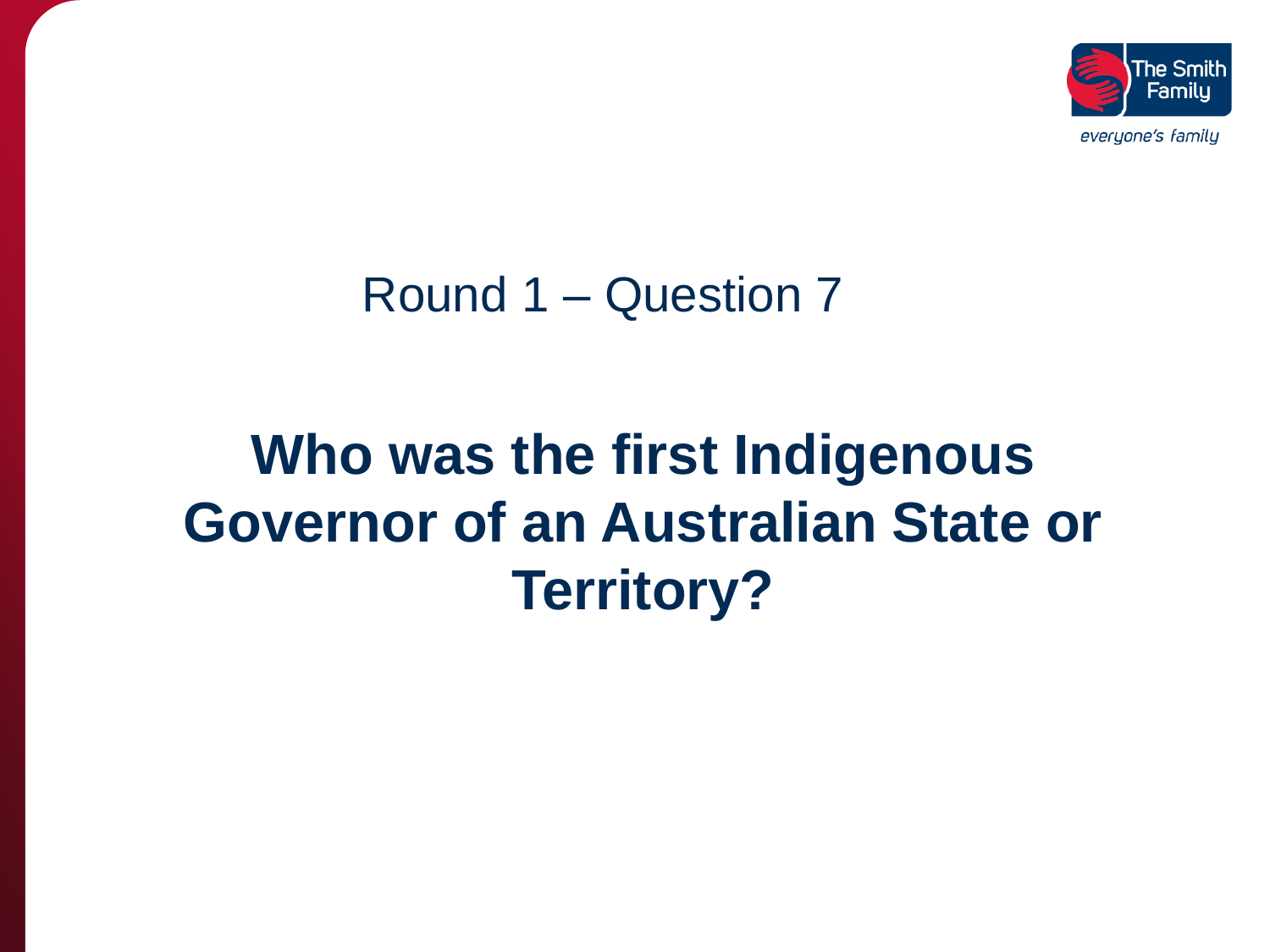

### Round 1 Answers

Question 1 Harold Thomas Question 2 David Unaipon Question 3 1992 Question 4 Neville Bonner Question 5 Bob Bellear Question 6 1962 Question 7 Sir Douglas Nicholls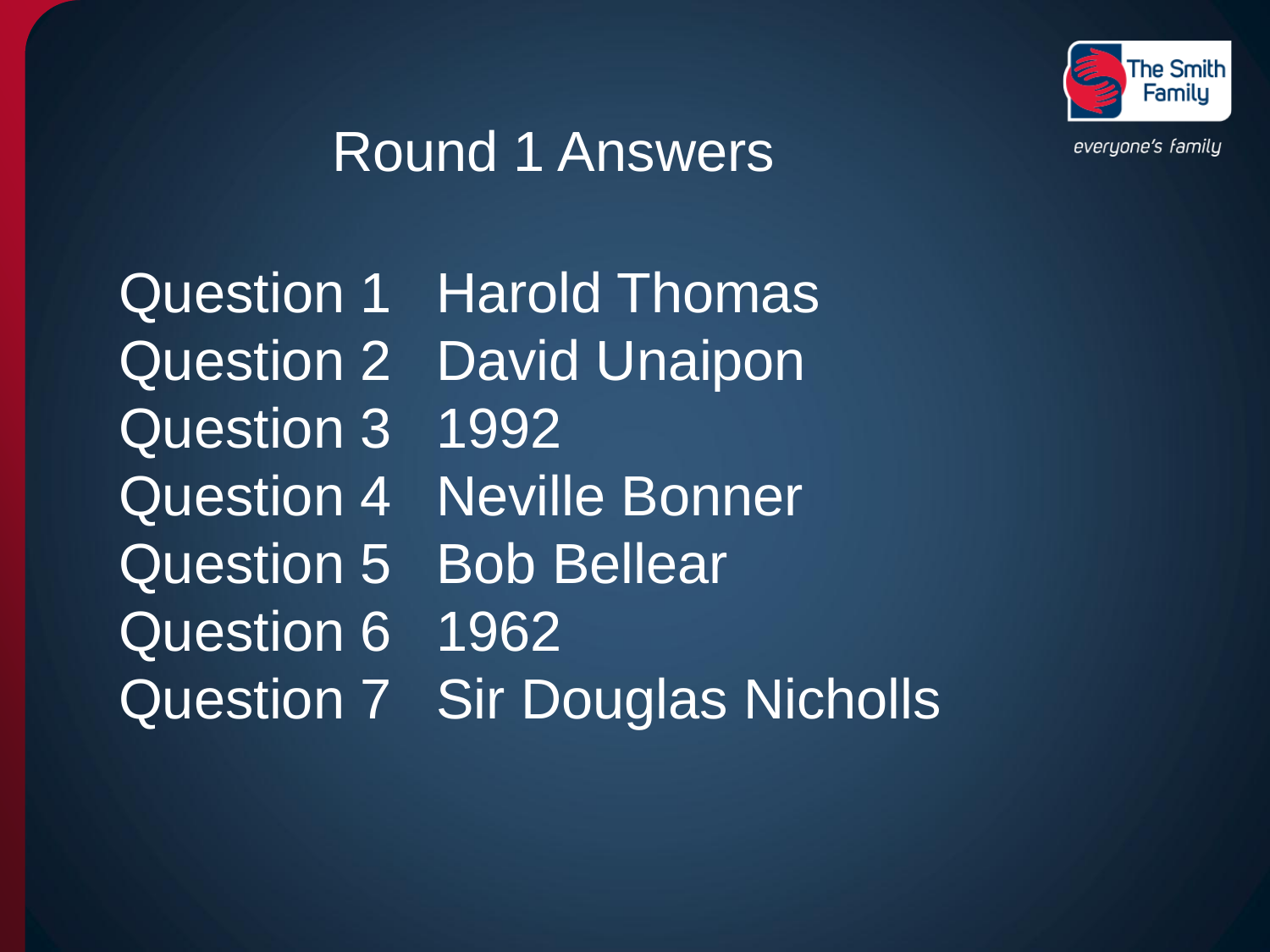

## **ROUND 2 ENTERTAINMENT**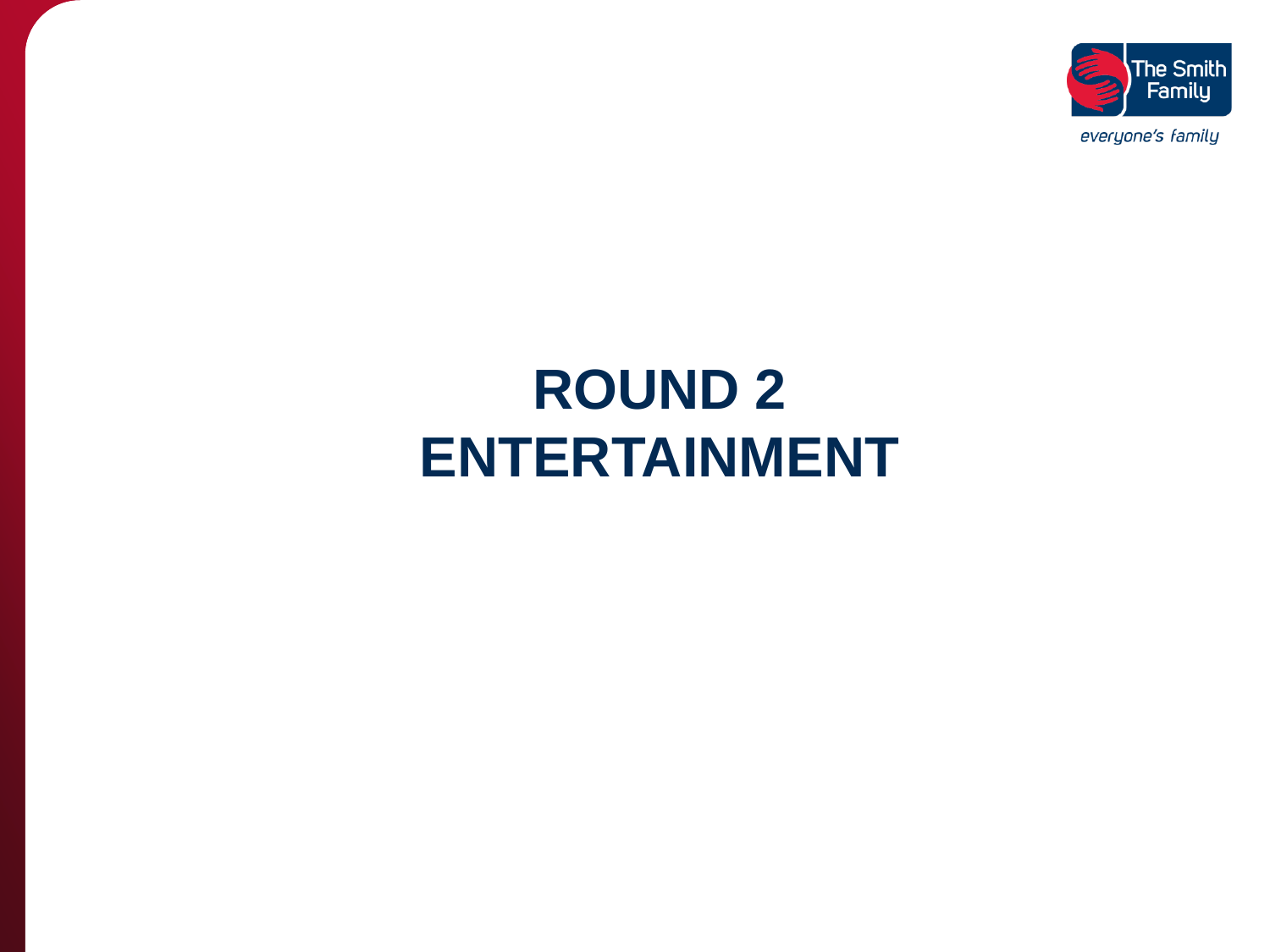

## **Where was the bulk of the movie "Australia" filmed?**

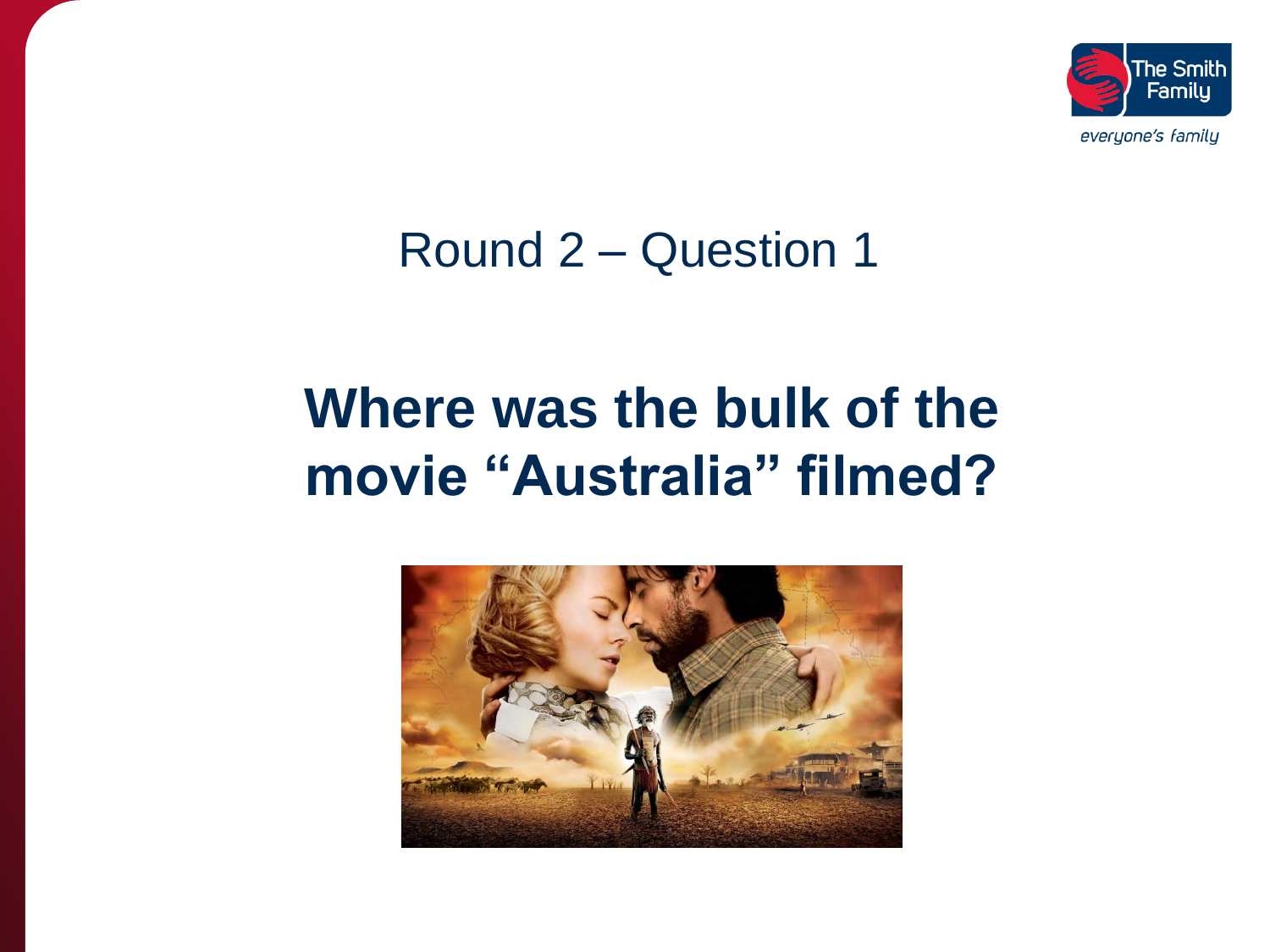

## **Who was the Aboriginal actress who appeared in "Offspring"?**

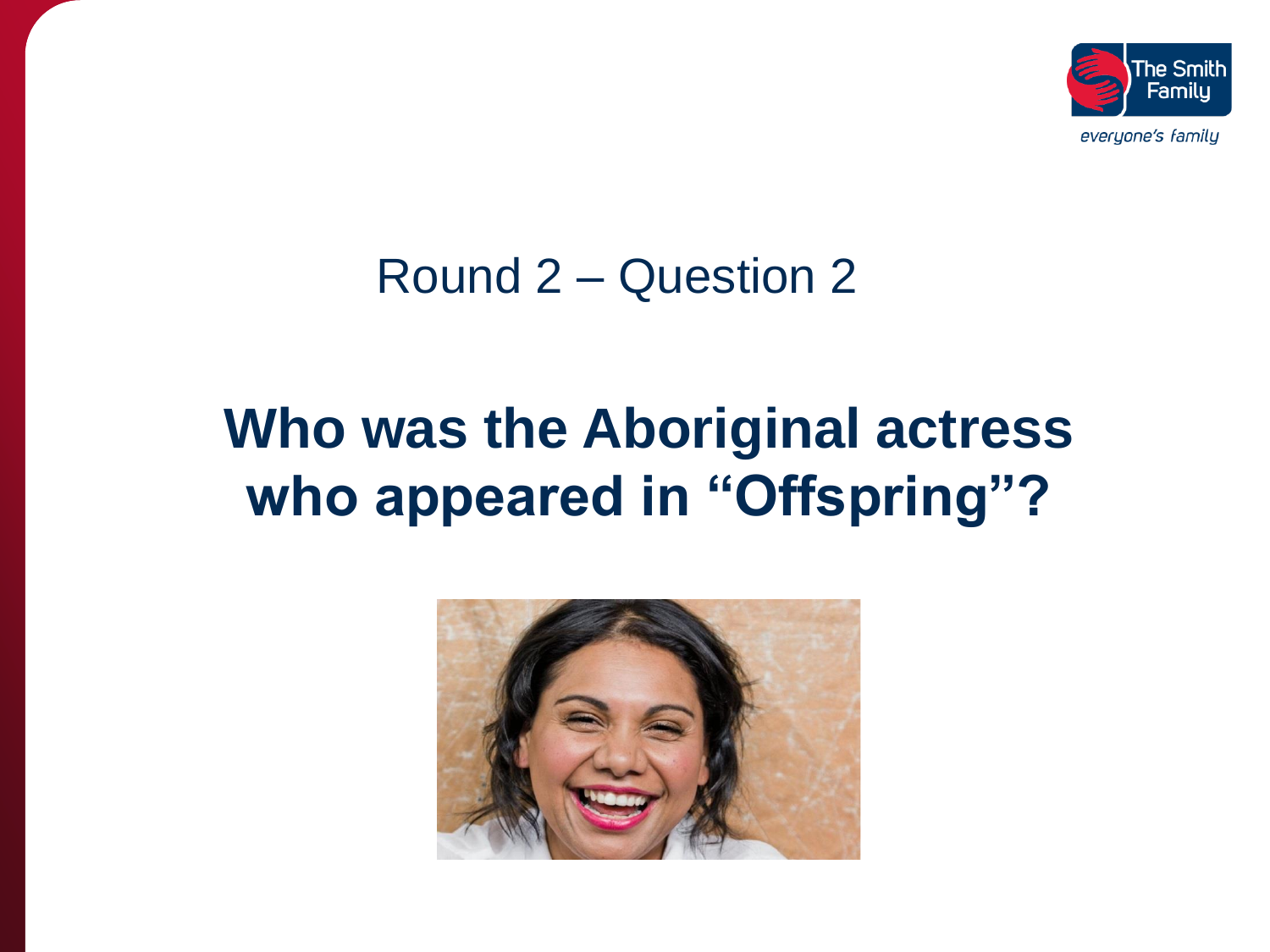

**The movie the "Sapphires" was about Aboriginal singers that went to Vietnam – what year did they first travel to Vietnam?**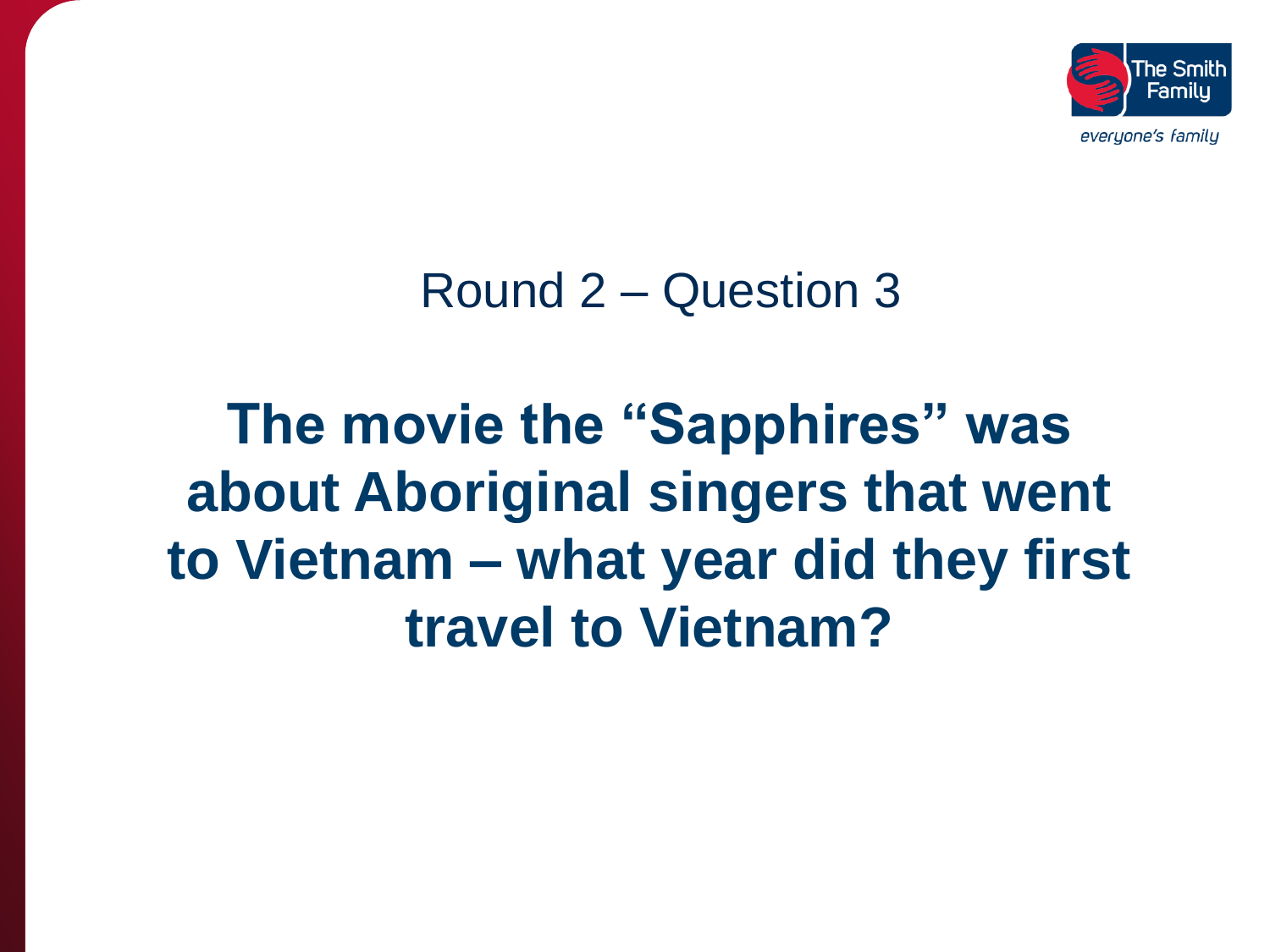

### **Which Aboriginal actor had a role in Crocodile Dundee II?**

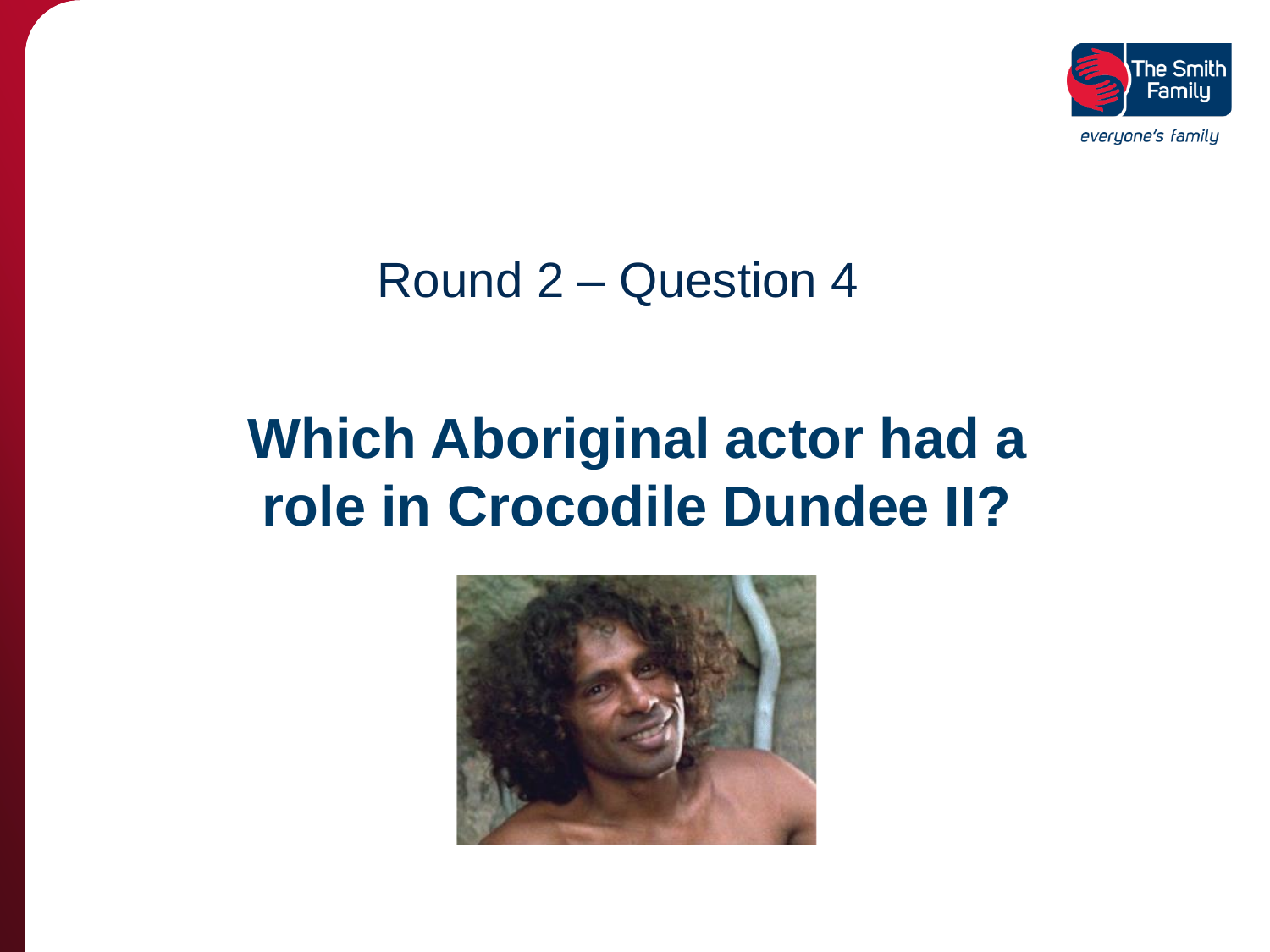

### **Who was the male lead of the film Bran Nue Dae?**

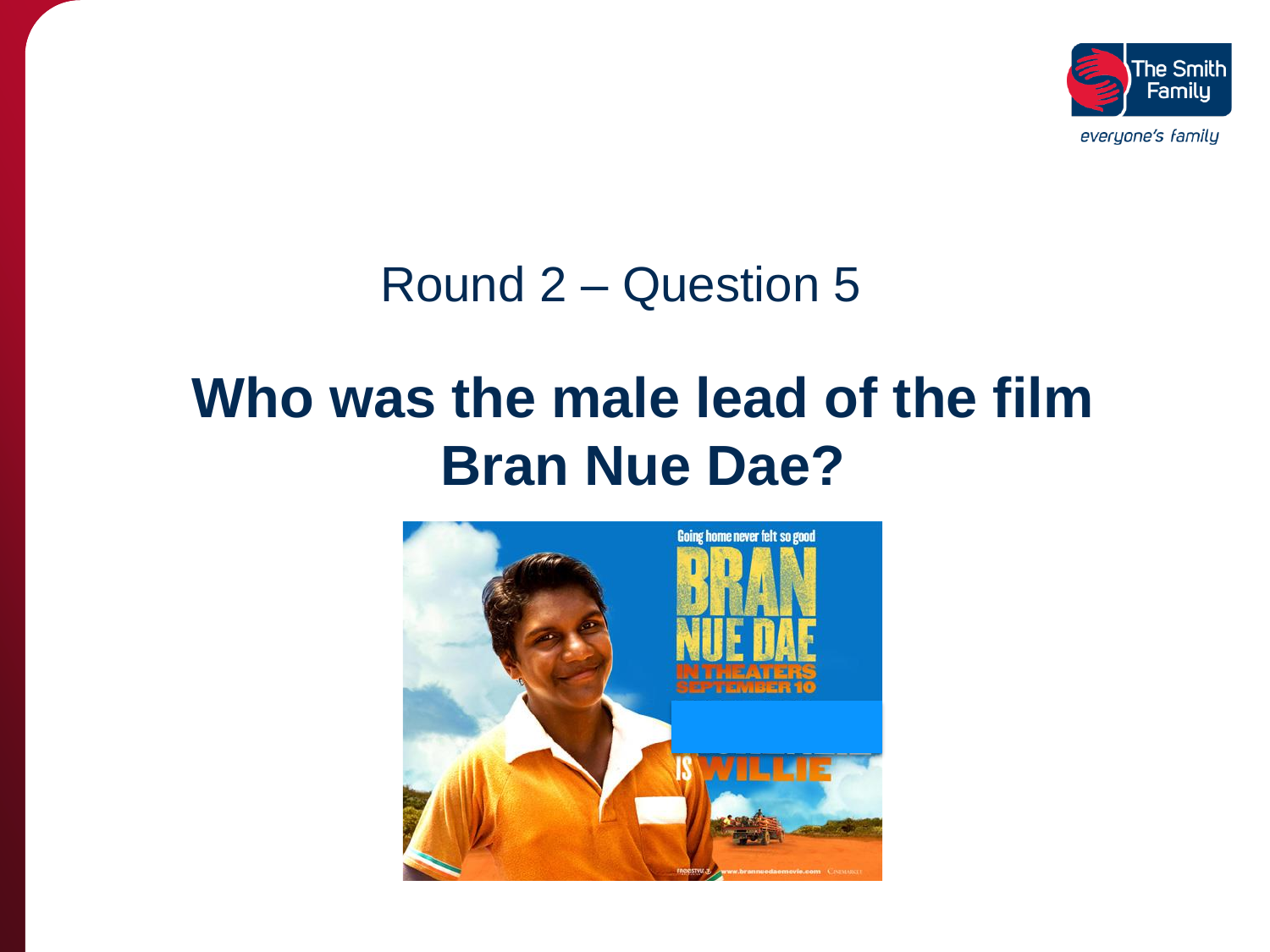

### Round 2 – Question 6

## **What does N A I S D A stand for?**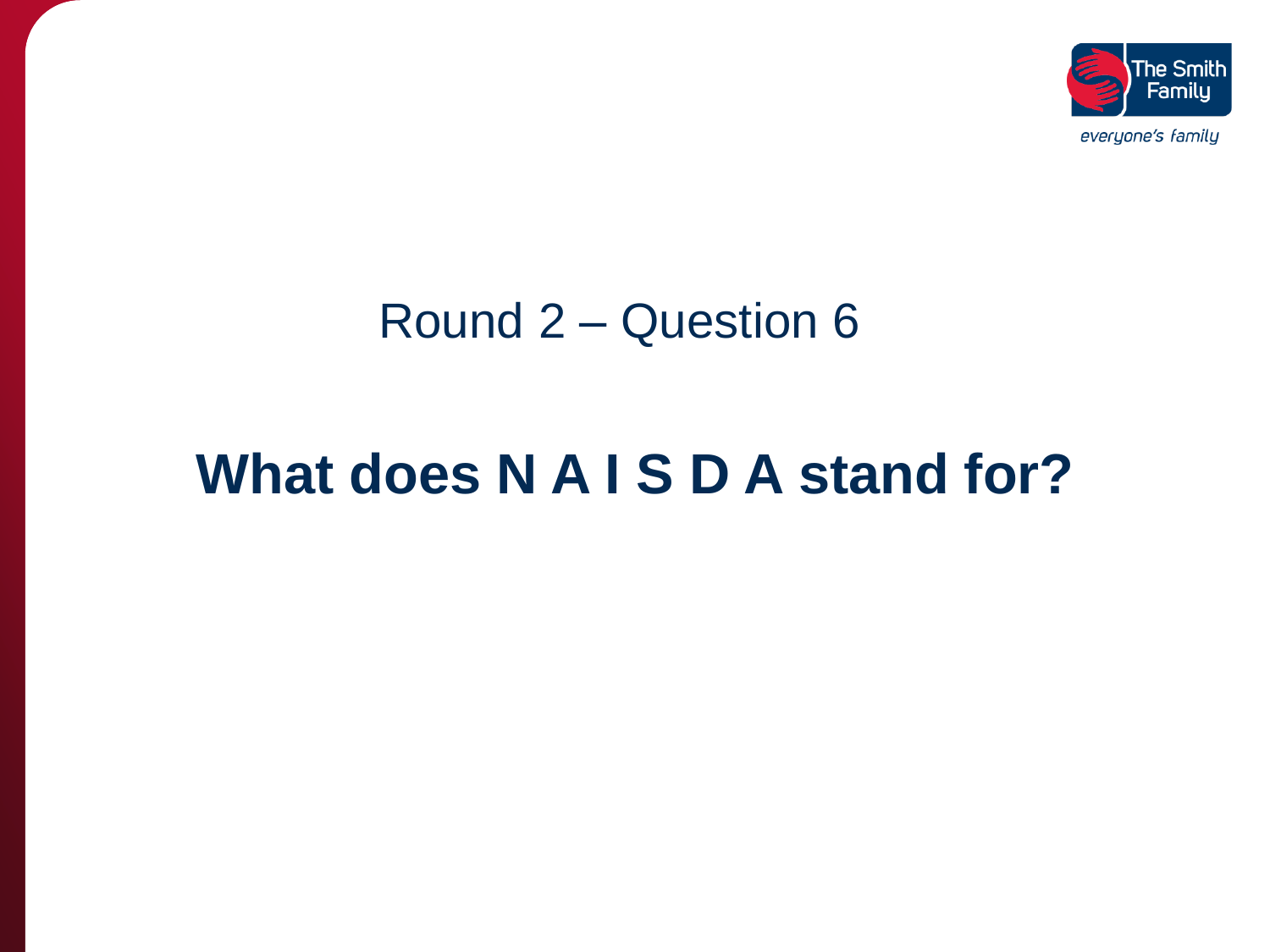

### **Who is the creator of "Mary G"?**

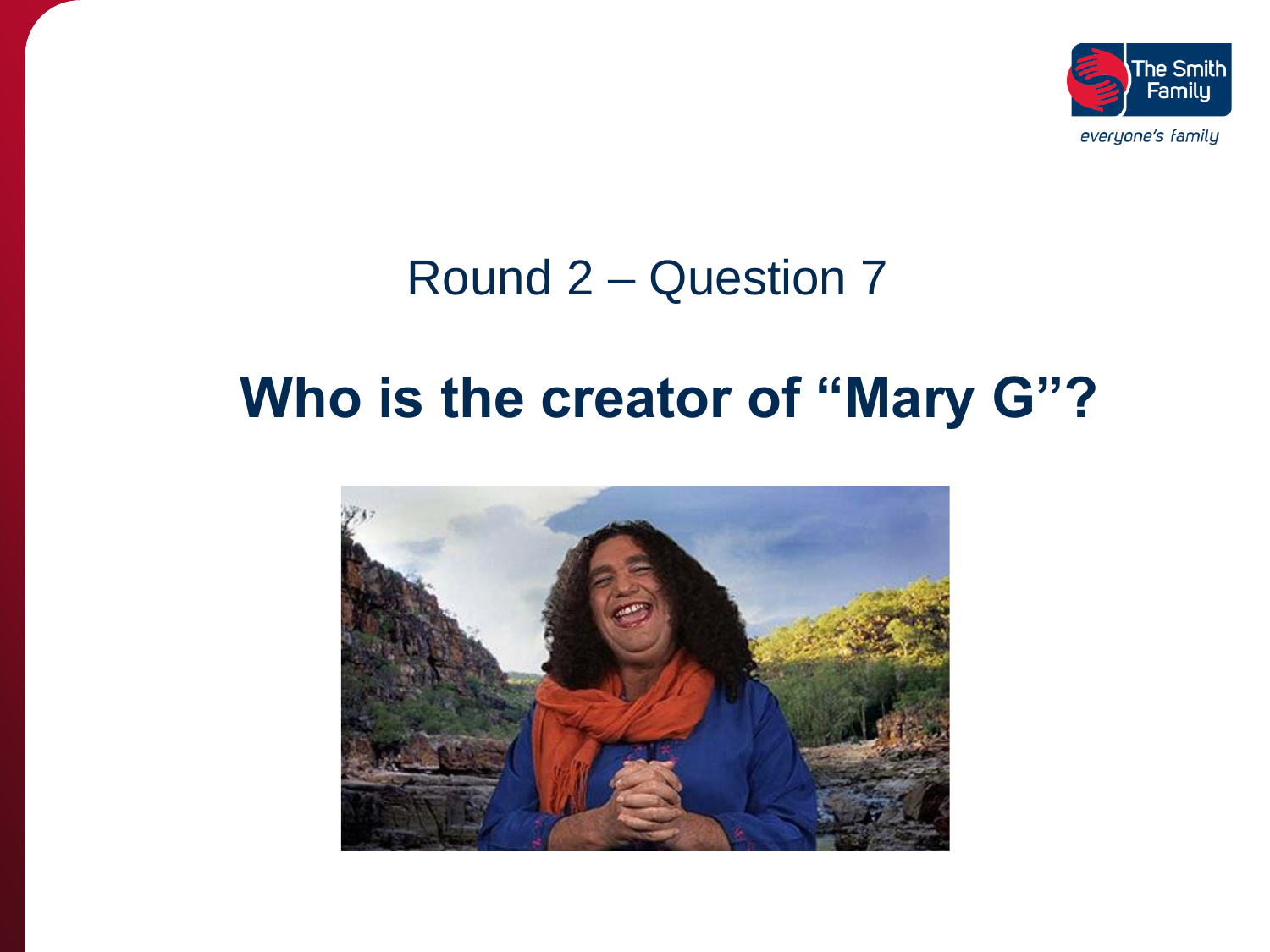

### Round 2 Answers

|                   | <b>Question 1 Home Valley - Western Australia</b>                     |
|-------------------|-----------------------------------------------------------------------|
| <b>QuestioN 2</b> | <b>Debra Mailman</b>                                                  |
| <b>Question 3</b> | 1968                                                                  |
| <b>Question 4</b> | <b>Ernie Dingo</b>                                                    |
| <b>Question 5</b> | <b>Rocky Mckenzie</b>                                                 |
| <b>Question 6</b> | National Aboriginal Islander Skills<br><b>Development Association</b> |
| <b>Question 7</b> | <b>Mark Bin Baker</b>                                                 |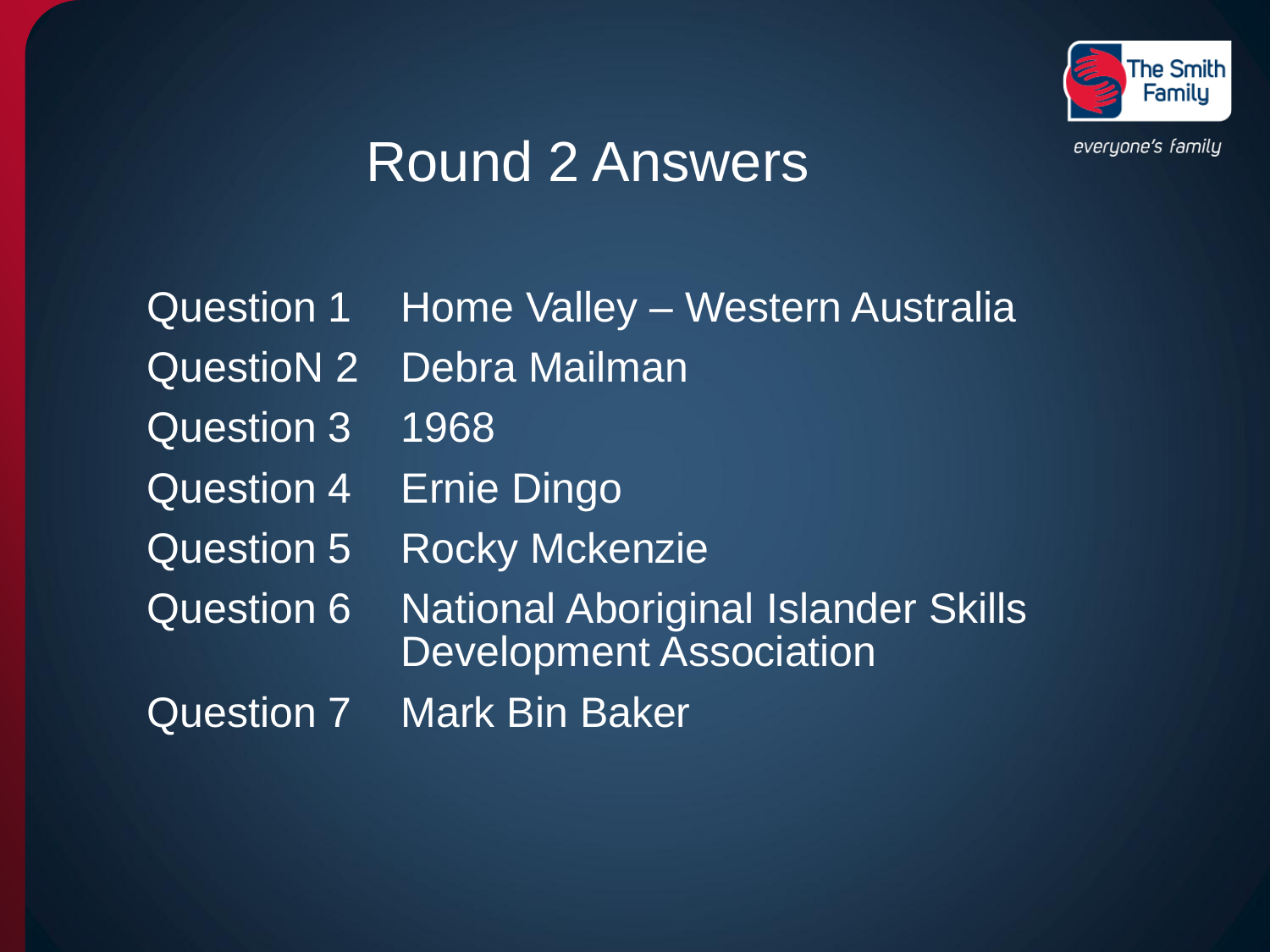

# **ROUND 3 SPORT**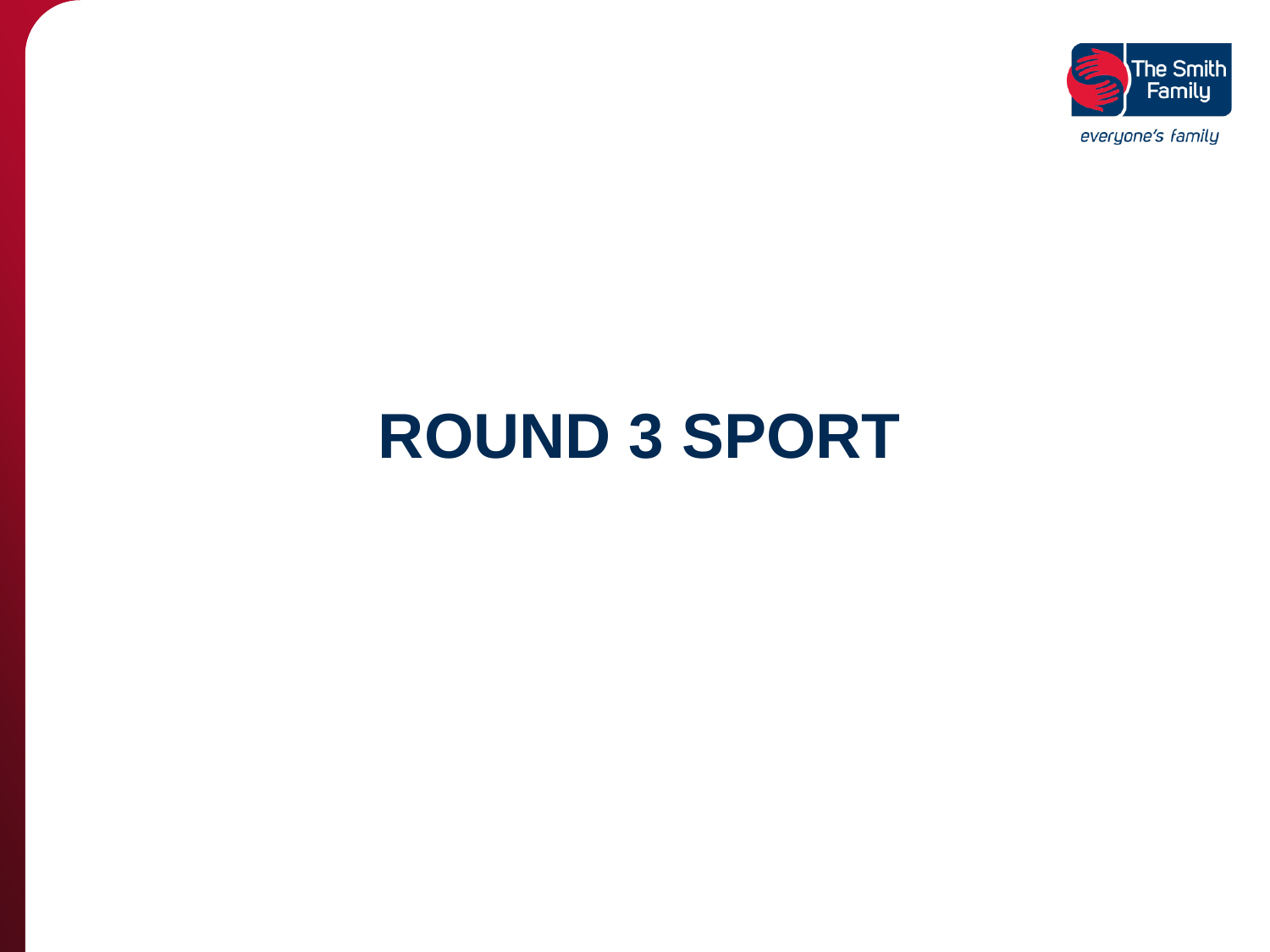

### **In what year did the Australian Aboriginal cricket team tour England?**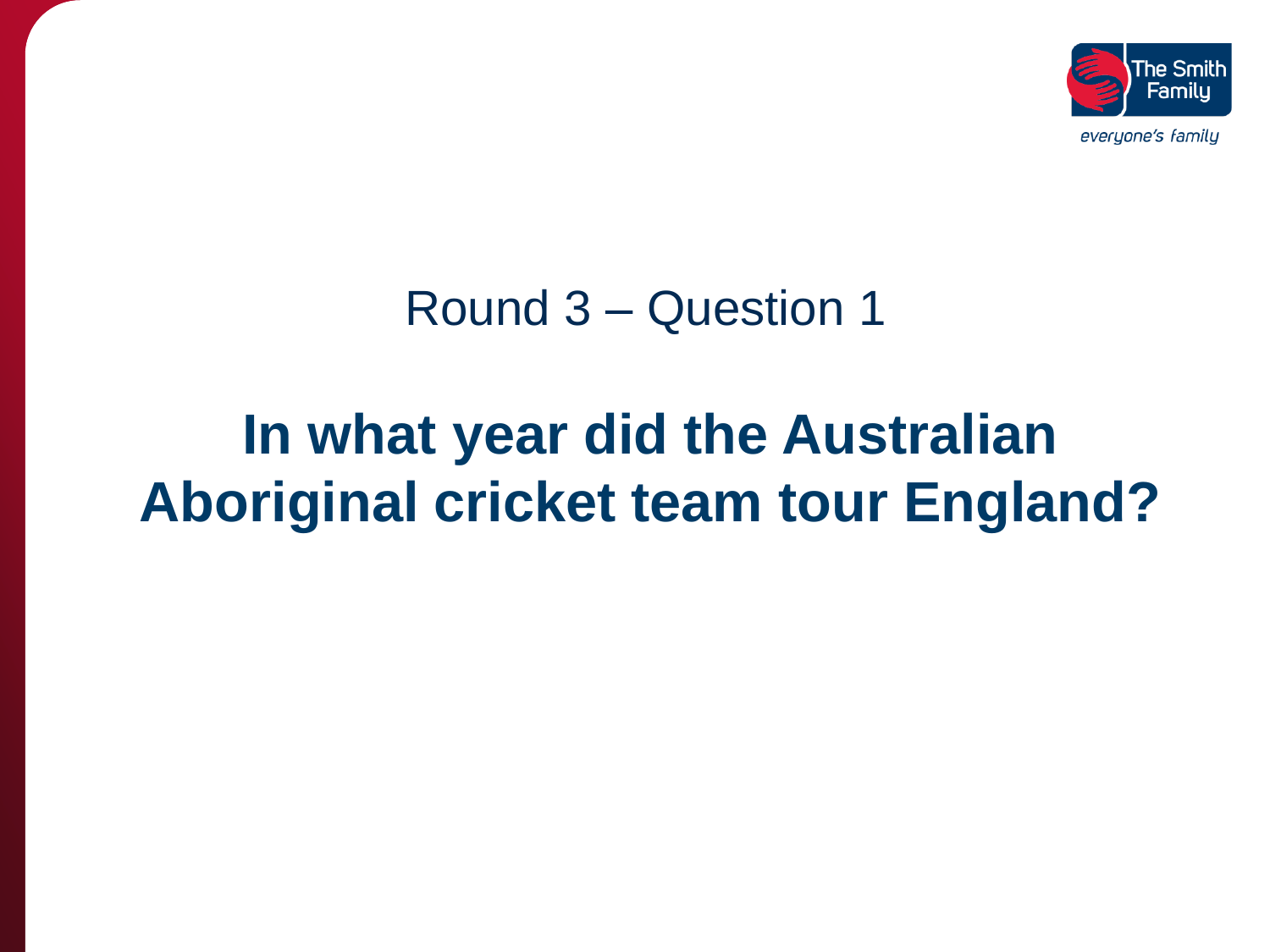

## **Who lit the Olympic flame at the 2000 Sydney games?**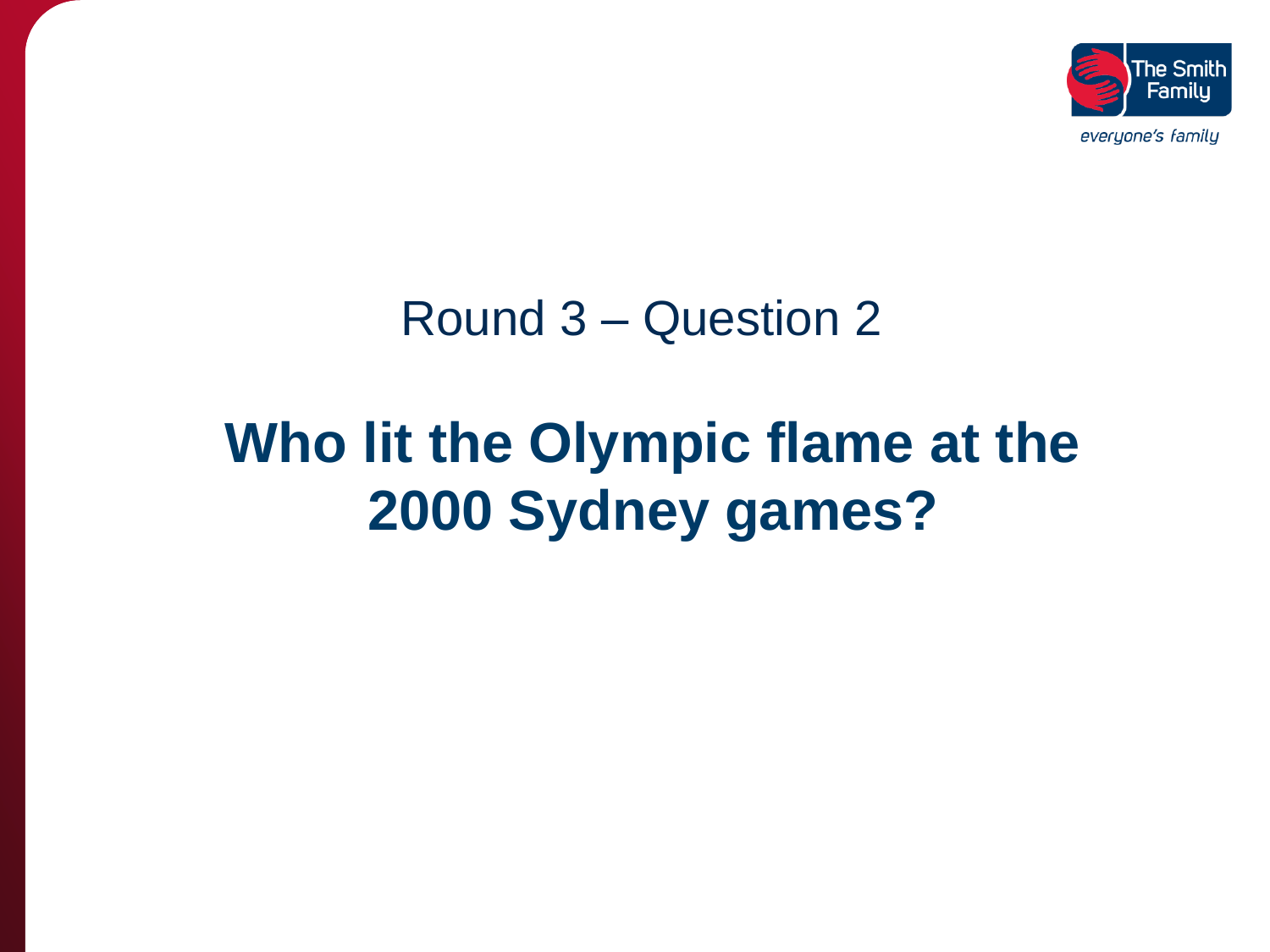

## **Which Aboriginal player made their international soccer debut in 2006?**

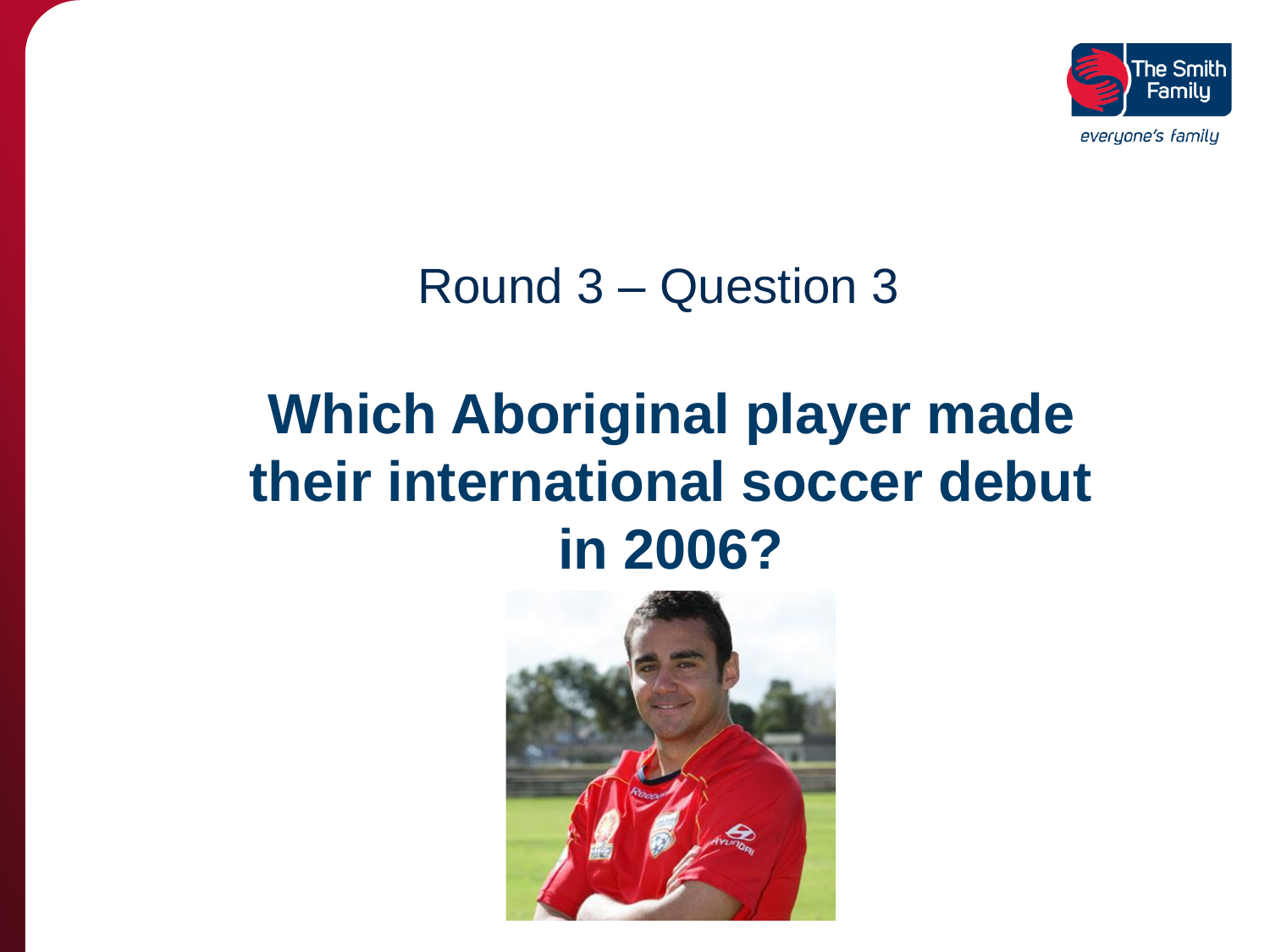

## **Who is the Aboriginal AFL player to have won two Brownlow Medals?**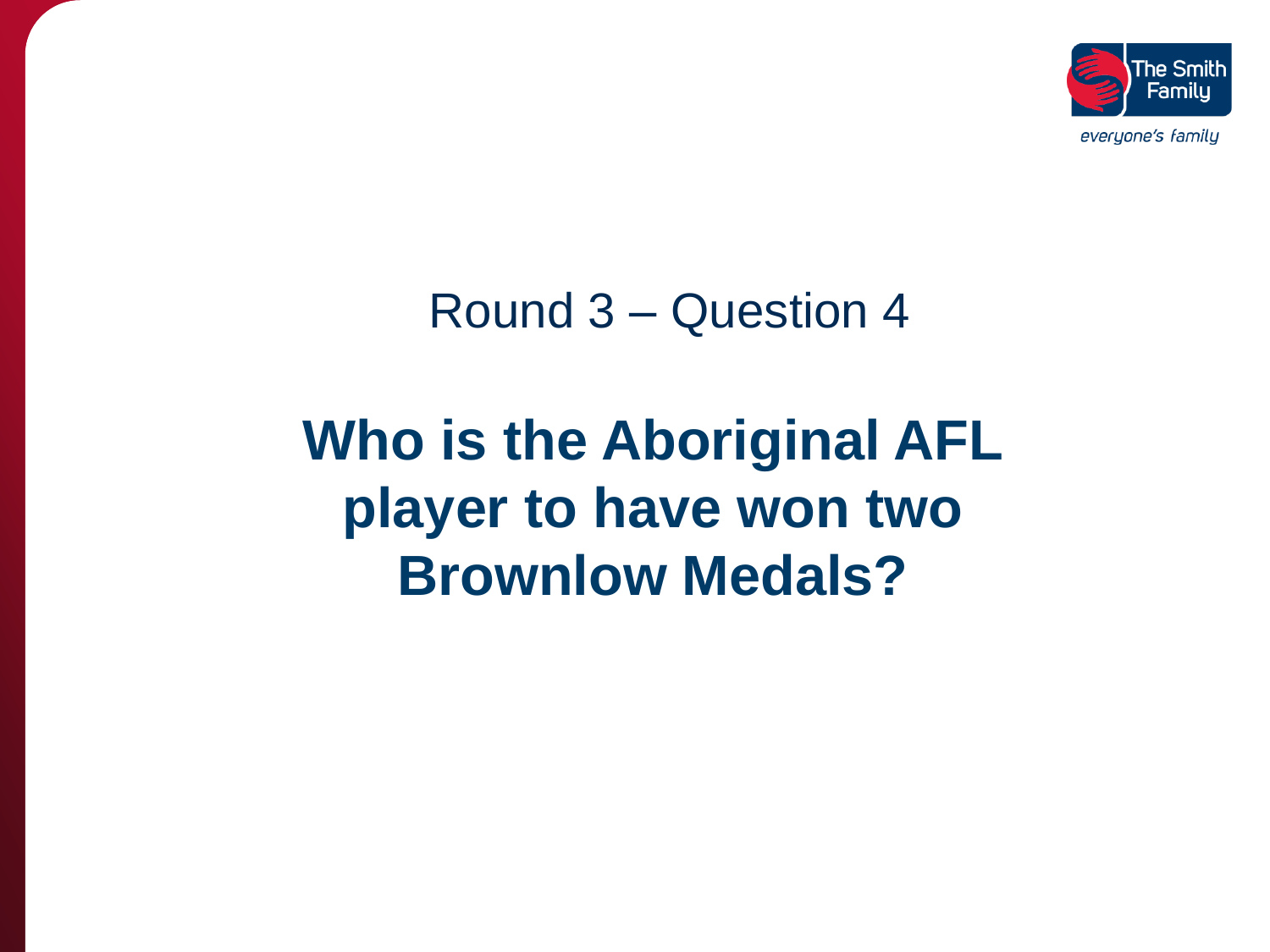

# Round 3 – Question 5 **Who was the first Aboriginal boxer to win a professional world title?**

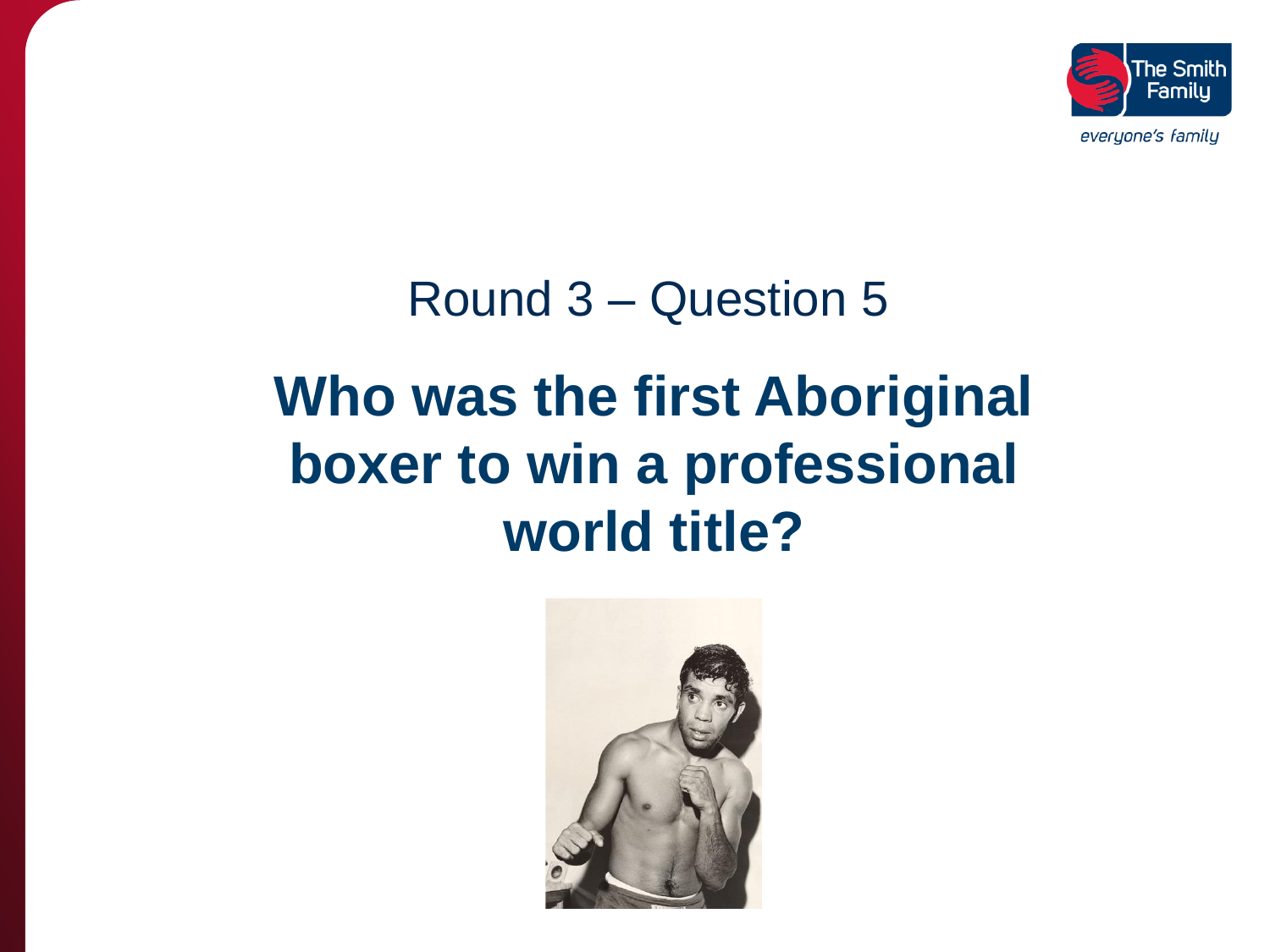

## Round 3 – Question 6 **Who was the first Indigenous golfer to make the PGA Tour?**

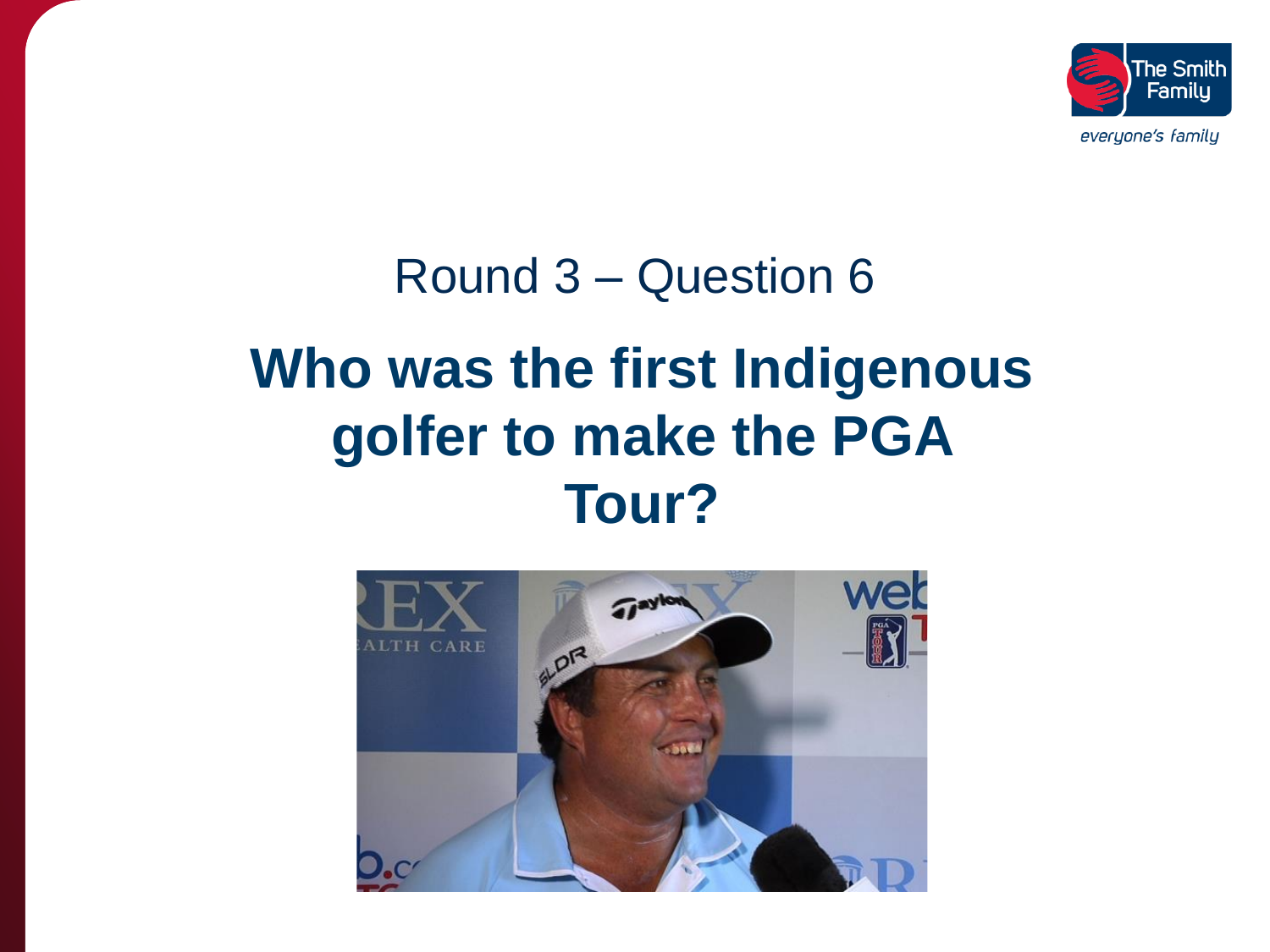

## **Which Indigenous player has been selected for the 2013 PDC World Darts Championship?**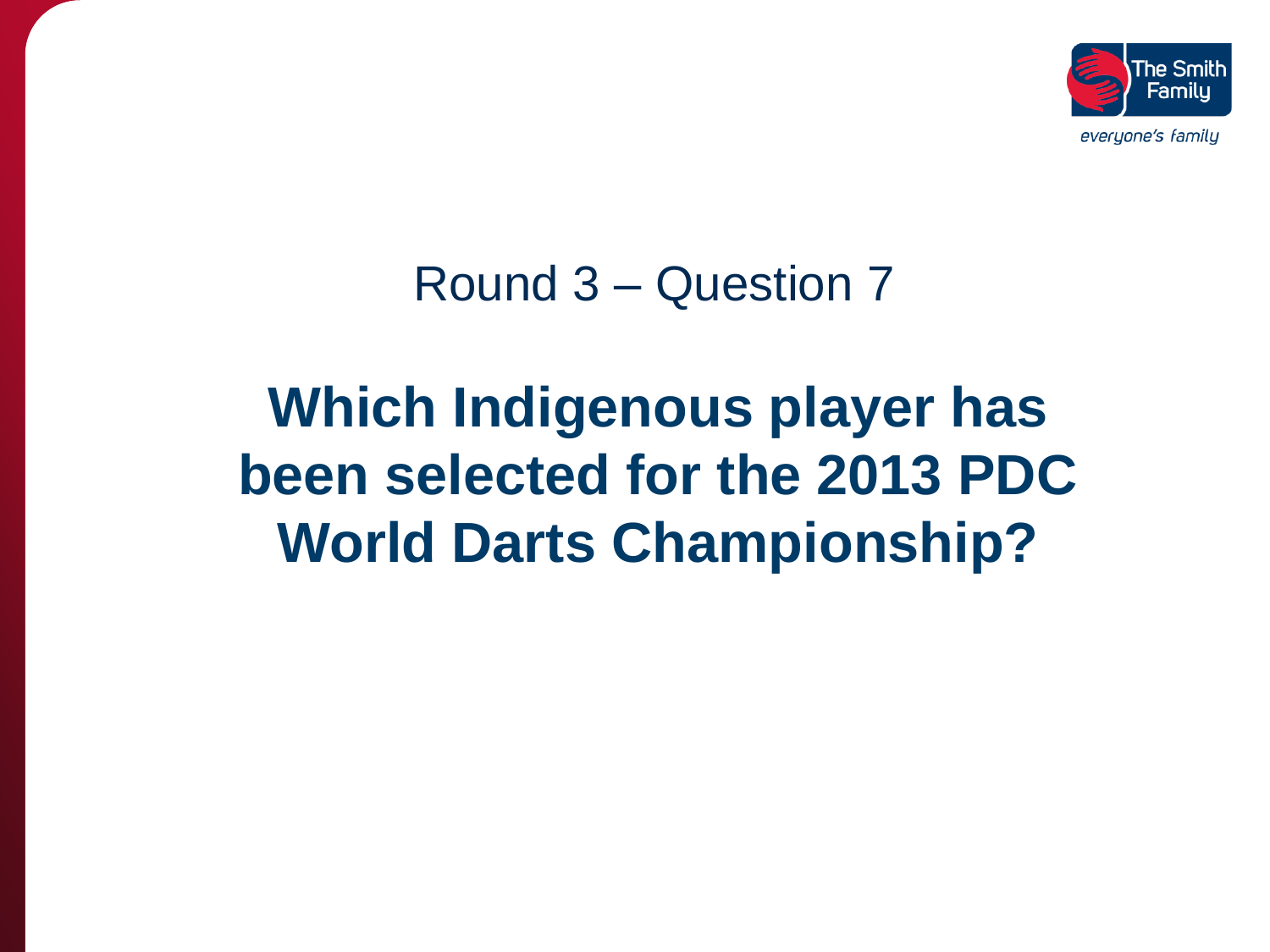

### Round 3 Answers

Question 1 1868 Question 2 Cathy Freeman Question 3 Travis Dodd Question 4 Adam Goodes Question 5 Lionel Rose Question 6 Scott Gardiner Question 7 Kyle Anderson